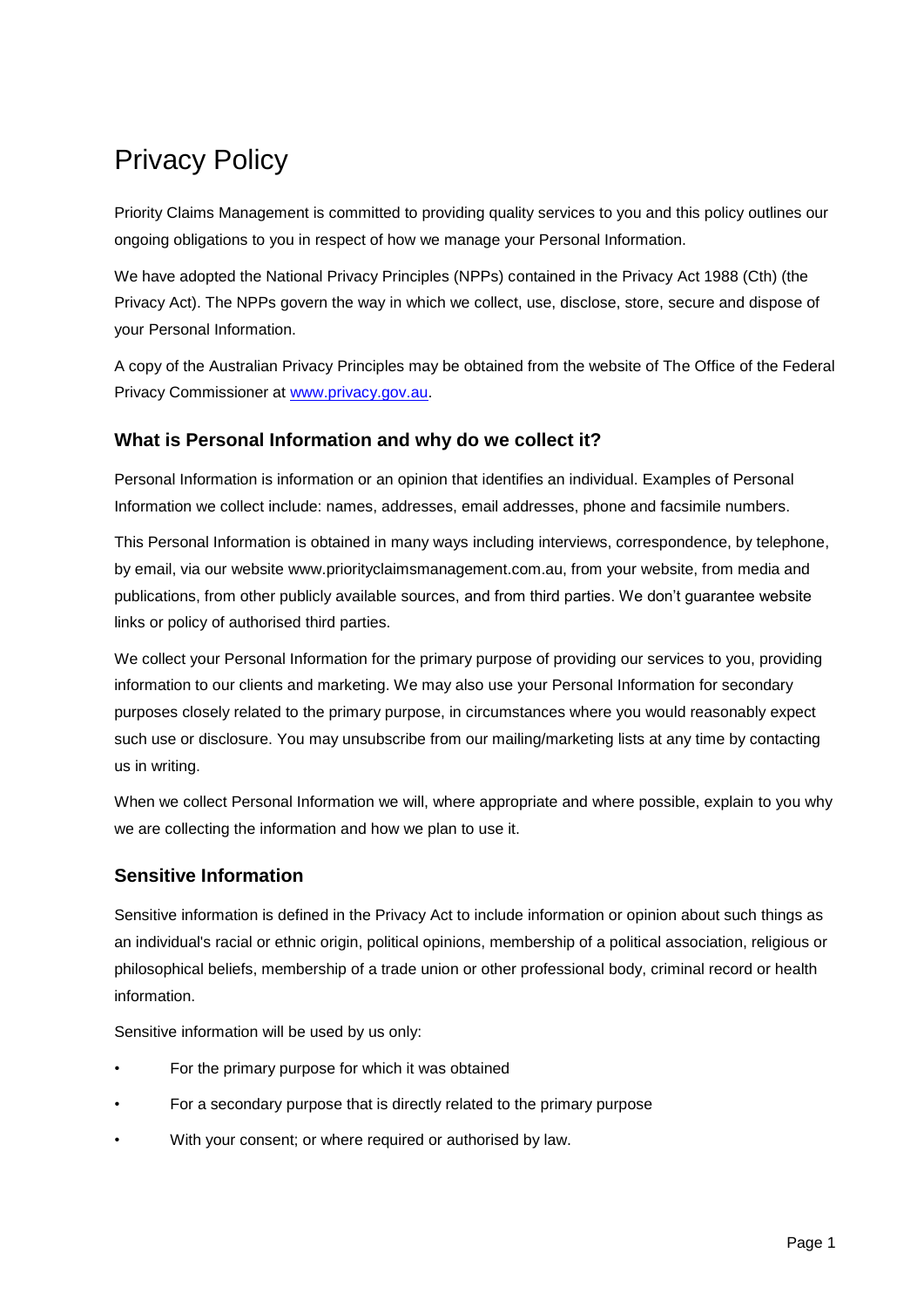# **Third Parties**

Where reasonable and practicable to do so, we will collect your Personal Information only from you. However, in some circumstances we may be provided with information by third parties. In such a case we will take reasonable steps to ensure that you are made aware of the information provided to us by the third party.

#### **Disclosure of Personal Information**

Your Personal Information may be disclosed in a number of circumstances including the following:

- Third parties where you consent to the use or disclosure; and
- Where required or authorised by law.

#### **Security of Personal Information**

Your Personal Information is stored in a manner that reasonably protects it from misuse and loss and from unauthorized access, modification or disclosure.

When your Personal Information is no longer needed for the purpose for which it was obtained, we will take reasonable steps to destroy or permanently de-identify your Personal Information. However, most of the Personal Information is or will be stored in client files which will be kept by us for a minimum of 7 years.

#### **Access to your Personal Information**

You may access the Personal Information we hold about you and to update and/or correct it, subject to certain exceptions. If you wish to access your Personal Information, please contact us in writing.

Priority Claims Management will not charge any fee for your access request, but may charge an administrative fee for providing a copy of your Personal Information.

In order to protect your Personal Information we may require identification from you before releasing the requested information.

#### **Maintaining the Quality of your Personal Information**

It is an important to us that your Personal Information is up to date. We will take reasonable steps to make sure that your Personal Information is accurate, complete and up-to-date. If you find that the information we have is not up to date or is inaccurate, please advise us as soon as practicable so we can update our records and ensure we can continue to provide quality services to you.

# **Policy Updates**

This Policy may change from time to time and is available on our website.